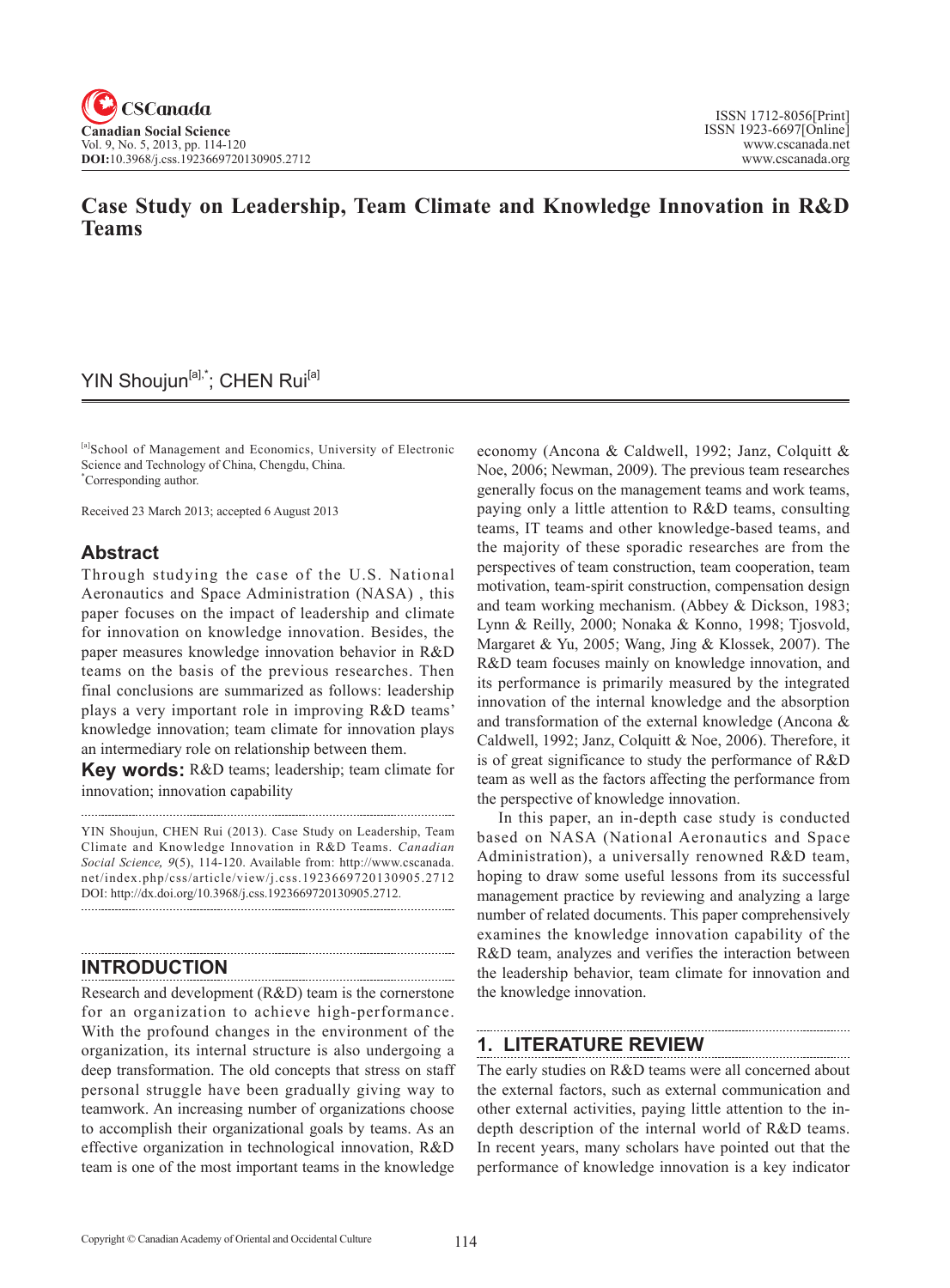for R&D teams, and one of the future research direction is to study the mechanisms of how internal factors of R&D teams (such as leadership style, team climate, etc.) affect their performances (Newman, 2009; Bain, Mann & Pirola, 2001).

## **1.1 Leadership Behavior and Knowledge Innovation**

The ultimate goal of R&D teams is to achieve knowledge innovation. However, none of the previous researches on the performance of R&D teams are from the perspective of knowledge innovation, which is in fact the most important yardstick for performance measurement in hightech R&D teams.

This study focuses on the knowledge innovation ability from a team level. In knowledge innovation, leaders act as an "architect" and "catalyst", which is one of the effective factors. It is of great significance to explore the influence of leadership behavior on knowledge innovation since it can facilitate us to better manage our R&D teams. Davenport, Delong and Beers (1998) analyzed 32 knowledge-based teams and pointed out that in order to effectively promote the knowledge innovation, team climate that facilitates knowledge flows and innovation is required and the team leader should give his public supports both in words and deeds. Bruce et al (2002) revealed that leadership behavior and knowledge innovation of teams are closely related. They also found that teams with achievement-oriented leadership and participative leadership can achieve better results in knowledge innovation than the teams which adopt supportive leadership and directive leadership and the innovative achievements of the supportive leadership is better than a directive one.

### **1.2 Leadership Behavior and Team Climate for Innovation**

Team climate for innovation refers to team members' awareness of the work environment that affects their innovation capability, including vision, participation security, task orientation and innovation support. Generating significant, creative innovation is the fundamental requirement for research and development. Therefore, team climate for innovation is essential to R&D teams. It's like a force field in which all members are bound by it and heading for the same direction, and in this way the team keeps developing and the sense of innovation continues (Bain, Mann & Pirola , 2001).

An efficient research and innovation climate has the following features: customer-oriented, failure tolerance, strategic, supporting innovation and pursuing excellence in science and technology. To gain such a team climate, leaders must constantly examine their own attitudes and values, avoiding any behavior that is not conducive to the team climate for innovation (Newman, 2009). The previous studies on the relationship between leadership behavior and team climate for innovation have revealed that transformational and charismatic leadership are conducive

to the formation of the team innovation climate (Jung, 2001; Keller, 1992). Ingrid et al (2004) conducted an empirical research based on a high-tech enterprise in Sweden and found that there's a significant positive correlation between the leadership which is both employee-oriented and changeoriented and the team climate for innovation.

## **1.3 Team Climate for Innovation and Knowledge Innovation**

R&D team's job is to innovate new knowledge or to find new ways to apply knowledge. Many studies have revealed that team climate for innovation is a key factor to promote knowledge innovation (Newman, 2009). In a study on work atmosphere, trust and knowledge innovation, Ruppel and Harrington (2001) found that a good working atmosphere can enhance employee and organizational trust, and a mutual trust between employees will promote the knowledge innovation of the organization. Sveiby and Simons (2002), in their empirical study on the relationship between work atmosphere, knowledge sharing and knowledge innovation, found that there's a positive correlation between work atmosphere and knowledge innovation of an organization; they also found that a cooperative work atmosphere can promote knowledge sharing and knowledge innovation. Previous studies hold the view that the order (from strong to weak) of the five dimensions of the innovation climate in terms of their power to predict the enterprises' knowledge innovation are: organizational encouragement, team support, adequate resources, job autonomy and work challenges (Wang, Jing & Klossek, 2007). Team climate for innovation is the working impetus for team members. A good climate is conducive to forming a consistent group target and achieving an effective communication and exchange in the process of knowledge innovation (Huang & Jiang, 2012).

## **1.4 The Intermediary Role of the Team Climate for Innovation**

Judge et al (2004) verified that there's a significant correlation between the transformational leadership and the team knowledge innovation, and proposed that the intermediary role played by the team climate should be considered in future researches. Based on previous studies on the relationship between the team innovation climate and the knowledge innovation, it is easy to infer that different leadership behaviors affect the teams' performance of knowledge innovation through innovation climate. Leaders, by providing the necessary conditions, can initiate a team climate which is favorable for autonomy, cooperation and openness, and promote the exchanges and knowledge sharing among team members, so as to raise the team's overall level of innovation (Ning & Jing, 2012). Earl and Scott (1999) pointed out that the senior leader must create a corporate culture and values which is conducive to knowledge innovation, and promote the exchange of knowledge and cooperation within the organization to improve both the organizational and the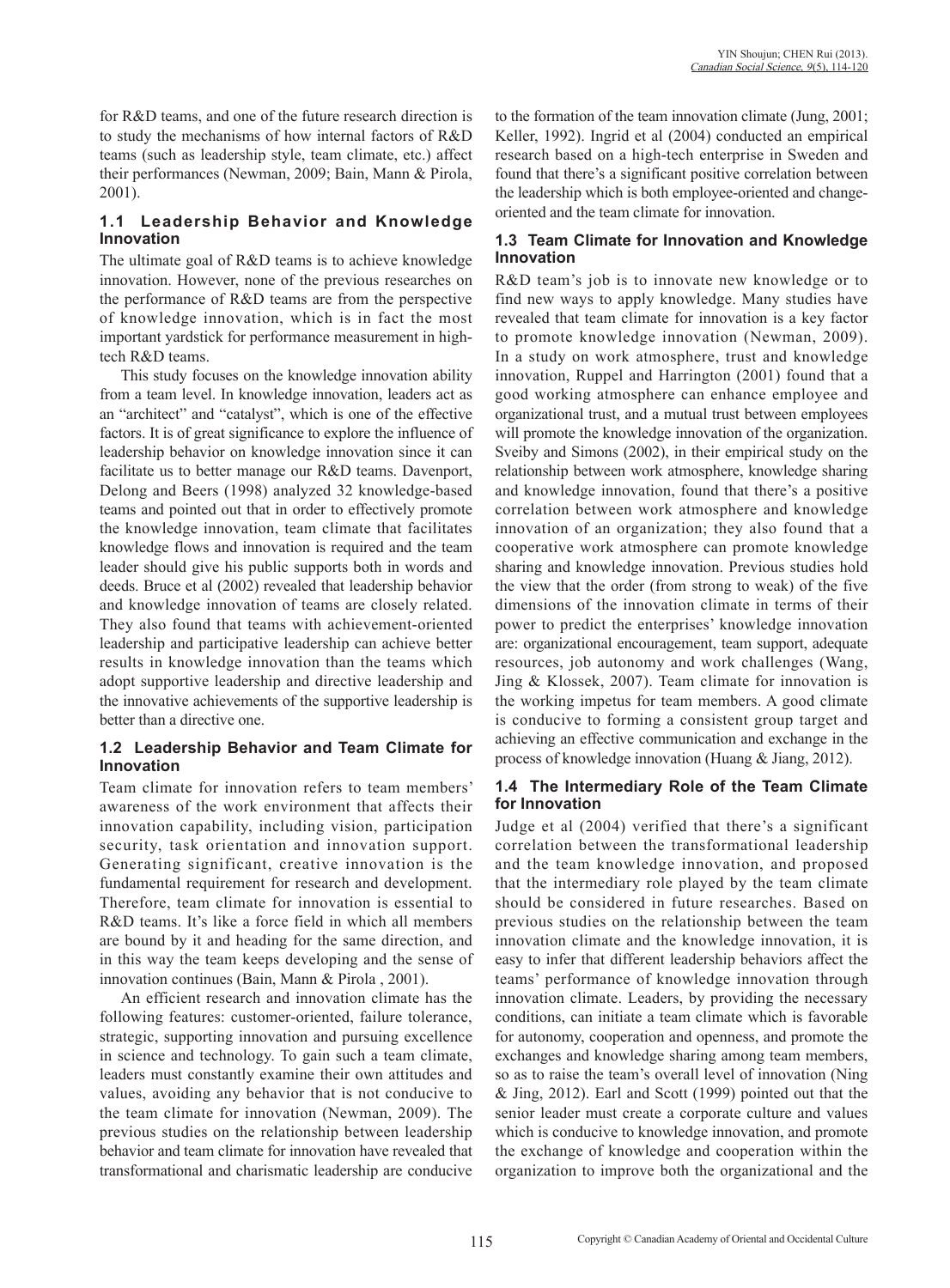individual knowledge innovation capacity as well as to increase the overall knowledge stock and the values of the organization. Delong and Fahey (2000) pointed out that in the process of knowledge innovation, leaders are supposed to figure out which activities and programs of the team support or undermine knowledge sharing and innovation, and establish a favorable team climate for innovation.

## **2. RESEARCH DESIGN**

## **2.1 Case Selection**

NASA (National Aeronautics and Space Administration) is an American government agency responsible for the space program. Founded in October 1, 1958, the Washington, DC headquartered agency is widely regarded as the worldwide leader in space exploration. It boasts the most advanced aerospace technology and has achieved great success in many fields like manned space flight, aeronautics, space science, etc. It has been involved in many space programs, including the U.S. Apollo program, space shuttle launches, solar system exploration, etc., and has made tremendous contributions to human's exploration of the space.

## **2.2 Data Collection**

The data (such as NASA's general information, major events, leaders and other background information) is

### **Table 1 Examples of Data Coding**

primarily collected from the websites, including NASA's official website and other related sites. In order to ensure the information we collect is comprehensive, a case background information checklist is specially designed, including the team development profile (development history, major events), research fields, leaders, innovation achievements and future development strategy. Besides, related books have also been reviewed, such as *How NASA Builds Teams*, a book written by Dr. Charles, former director of NASA's Astrophysics Division. The extensive data sources consolidate the research foundation and make it more effective, enhancing the construct validity and reliability of the research (Yin, 1994).

## **2.3 Data Coding**

When reviewing the information, a typical event analysis method is adopted to encode the information from different sources. We first carefully checked all the web information, books and etc., and documented properly; then we encoded all the materials in accordance with the previously proposed key variables (see Table 1); next, we further branched the materials into subdivisions according to the specific dimensions of each construct. Finally, we tri-angulated the different data sources and the evidence chain to increase the reliability and validity (see Table 2). The results show that the data is of high consistency.

| Leadership behavior characteristics                                                                                                                                                                                                                                                                                                                                                                                                                                                                                                                                                                                                                                                                                               | <b>Climate for innovation</b>                                                                                                                                                                                                                                                                                                                                                                                                                                                                                                                                                                                                                                                                        | Knowledge innovation capability                                                                                                                                                                                                                                                                                                                                                                                                                                                                                                                                                                                                                                                                                                                                                                                                                                                                                                                                           |
|-----------------------------------------------------------------------------------------------------------------------------------------------------------------------------------------------------------------------------------------------------------------------------------------------------------------------------------------------------------------------------------------------------------------------------------------------------------------------------------------------------------------------------------------------------------------------------------------------------------------------------------------------------------------------------------------------------------------------------------|------------------------------------------------------------------------------------------------------------------------------------------------------------------------------------------------------------------------------------------------------------------------------------------------------------------------------------------------------------------------------------------------------------------------------------------------------------------------------------------------------------------------------------------------------------------------------------------------------------------------------------------------------------------------------------------------------|---------------------------------------------------------------------------------------------------------------------------------------------------------------------------------------------------------------------------------------------------------------------------------------------------------------------------------------------------------------------------------------------------------------------------------------------------------------------------------------------------------------------------------------------------------------------------------------------------------------------------------------------------------------------------------------------------------------------------------------------------------------------------------------------------------------------------------------------------------------------------------------------------------------------------------------------------------------------------|
| A successful leader must be a good<br>listener and a good follower (Marc<br>Imhoff).<br>Leaders need to avoid a negative attitude,<br>inspire optimism and enthusiasm, and<br>equip the subordinates with common<br>goals and a common vision (Gail<br>Williams).<br>Command and control for scientists and<br>technical experts is no good, especially<br>the young people.<br>A leader is a magician, who can inspire<br>bold innovative ideas (Carla Bitter).<br>A leader's authority and vision can<br>motivate the lazy and even the narrow-<br>minded employees, so let him follow the<br>train of his thoughts (Dilbert Cartoon).<br>A leader must adjust the pace of the team<br>properly. And not to oppress any part of | Even if there're major changes within<br>the team, I would feel safe (Singell,<br>Larry).<br>Encourage the team members to<br>undertake more joint research and<br>cooperation via Blog and Wiki, and<br>encourage new users to participate<br>through the Second Life program.<br>The work is flexible, but we need to<br>face the financial and time pressures<br>(Ross, Alexandra).<br>There's an atmosphere of mutual trust<br>within the team; even if someone makes<br>a mistake, we will openly tell the truth<br>(Fred).<br>Everyone can have different opinions, a<br>program can be questioned, overturned<br>by someone at any time, people often<br>say, "I do not agree with you, I was | Learn from mistakes and failures and inspire new<br>knowledge and technology. In December 1993,<br>Charles Pellerin with his team successfully repaired<br>the Hubble Space Telescope under the complex<br>environment in space. Through reparation, they not<br>only eliminated Hubble telescope's aberrations, but<br>also improved its resolution, making it even outstrip<br>the original design.<br>The portal site of NASA is quite user friendly,<br>either an 8-year-old kid or a scientist is able to find<br>what they want by starting from the home page.<br>Before 2002, scientists had to spend several hours,<br>days, or even weeks analyzing before they publish<br>the images and the relevant analysis. Now, the<br>analysis results are generated synchronously with<br>the global communities.<br>In the Mars Exploration Program: Phoenix,<br>the scientists will use tiny appliances to explore<br>the composition of the water on the Mars; their |
| the team at the same time (Jeanne Holm).                                                                                                                                                                                                                                                                                                                                                                                                                                                                                                                                                                                                                                                                                          | thinking" (Einstein, Albert).                                                                                                                                                                                                                                                                                                                                                                                                                                                                                                                                                                                                                                                                        | creativity is beyond Apple's imagination.                                                                                                                                                                                                                                                                                                                                                                                                                                                                                                                                                                                                                                                                                                                                                                                                                                                                                                                                 |

### **Table 2 Triangulation of Data**

| Category          | Leadership behavior<br>characteristics | <b>Team climate for innovation</b> | <b>Knowledge innovation</b><br>capability |
|-------------------|----------------------------------------|------------------------------------|-------------------------------------------|
| Time              | Present and the past                   | Present and the past               | The past                                  |
| Data Source       | 2, 3, 4                                | 1, 2, 3, 4                         | 1, 2, 3, 4                                |
| Cross consistency | High                                   | High                               | High                                      |

Note: 1-internal data of the team; 2-books, magazines and newspapers; 3-online information; 4-official reports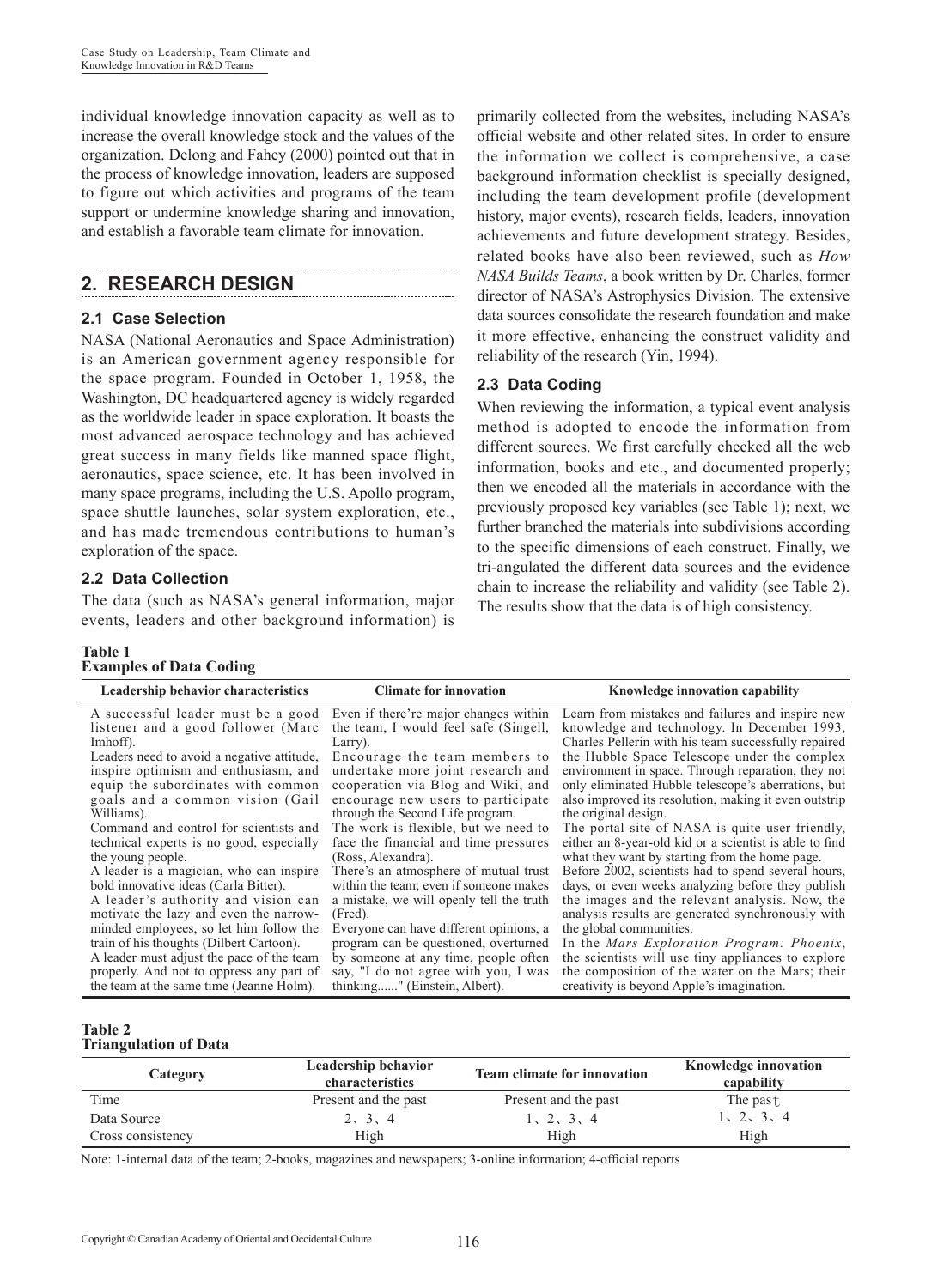## **2.4 Analysis Method**

The 4-D model based analysis is adopted in the case study. 4-D model is proposed by Charles (2009) based on NASA's experience and lessons learned in team management. The 4-D model (see Figure 1) will be used to analyze the factors involved in team-building; here the four dimensions are represented with orange, yellow, green and blue respectively. According to the model, any good teams or leaders are both emotional and logical; they have both real-world experience and intuition for the future. Currently, this model has become an important assessment tool for team building capacity in American business.





# **3. RESEARCH FINDINGS**

This case study adopts the "4-D model" to analyze the leadership behavior, team climate for innovation and knowledge innovation capability, trying to answer the following questions: What impact do different leadership behaviors pose on R&D team's outcome variables, namely the knowledge innovation capability? Do different leadership behaviors facilitate or constrain the formation and development of the team climate for innovation? What impact does the innovation climate have on the team's performance (knowledge innovation capability)? In other words, whether the innovation climate plays an intermediary role between leadership behavior and knowledge innovation capability?

### **3.1 Knowledge Innovation Capability**

R&D activities can actually be regarded as a process in which the tacit knowledge of individuals and teams is gradually developed into explicit knowledge, and ultimately integrated into a new knowledge system through different ways of knowledge sharing and innovation. R&D team is an effective carrier for the growth of the Interactive knowledge innovation among the members. NASA team is successful in many senses, but there's one thing that cannot be ignored, that is, NASA has a very unique knowledge innovation practice and has achieved remarkable results in knowledge socialization, integration, externalization and internalization, etc.

Knowledge socialization. Tacit knowledge is the source for an enterprise to create values. The collection of external social information and the accumulation of tacit knowledge are closely related to the team's research and development capability as well as knowledge innovation capability. NASA, a very good team to learn from cooperation, takes learning from social partners as an important part of achieving knowledge innovation. By maintaining a good partnership with SunGard, Akamai, Yahoo and other industry giants, it ensures that its technology and academic vision keep pace with the development of the world advanced science and technology.

Knowledge externalization. Knowledge externalization refers to the full exploitation of the knowledge within an organization, which in most cases means to exploit the tacit knowledge. The extent to which the tacit knowledge externalizes into explicit knowledge determines the team's knowledge innovation ability; however, tacit knowledge cannot be directly shared since it is in the workers' brain. In NASA, the completion of the daily work logs fully encourages the staffs to sum up and code their own minds and experiences and they can conduct more joint research and cooperation via Blog and Wiki.

Knowledge integration. Explicit knowledge accumulation and integration is of great significance for the team to develop its knowledge innovation. The new space technology that NASA is involved in is a huge systematic project which requires integrating various technologies. NASA's *Great Observatories* program needs to integrate the technologies of the Compton Gamma Ray Observatory (CGRO) and other three famous observatories into a new set of astronomical observation database.

Knowledge internalization. NASA attaches great importance to staff training and education; it has established a comprehensive training system to facilitate the conversion of team knowledge to the members' individual knowledge, which in turn expands the team's knowledge stock as individuals gain more experience and problem-solving skills. NASA Goddard Space Flight Center provides the team members with a nine-month Leadership Alchemy Program. All the participants feel that they are benefiting a lot from the program. "This program has not only improved my technical capabilities, but also greatly helped shape my personality." Gail Williams said.

| Knowledge socialization<br>The team and its external partners or<br>customers communicate with each<br>other through joint activities, both<br>getting sensible tacit knowledge.<br>Tacit<br>knowledge | External<br>Knowledge externalization<br>Explore the team's tacit knowledge; make<br>them understandable, that is, to transform<br>knowledge<br>explicit<br>the<br>tacit<br>into<br>knowledge.<br><b>Explicit</b><br>knowledge |  |
|--------------------------------------------------------------------------------------------------------------------------------------------------------------------------------------------------------|--------------------------------------------------------------------------------------------------------------------------------------------------------------------------------------------------------------------------------|--|
| Knowledge integration                                                                                                                                                                                  | Knowledge internalization                                                                                                                                                                                                      |  |
| Transform the existing explicit                                                                                                                                                                        | Transform the explicit knowledge of the                                                                                                                                                                                        |  |
| knowledge of the team into more                                                                                                                                                                        | team into individual knowledge and in this                                                                                                                                                                                     |  |
| complex and systematic explicit                                                                                                                                                                        | way to inspire the team knowledge                                                                                                                                                                                              |  |
| knowledge, exchange and combine                                                                                                                                                                        | innovation                                                                                                                                                                                                                     |  |
| the explicit knowledge.                                                                                                                                                                                | <b>Internal</b>                                                                                                                                                                                                                |  |

#### **Figure 2 The 4-D System Analyzes Innovation Capability**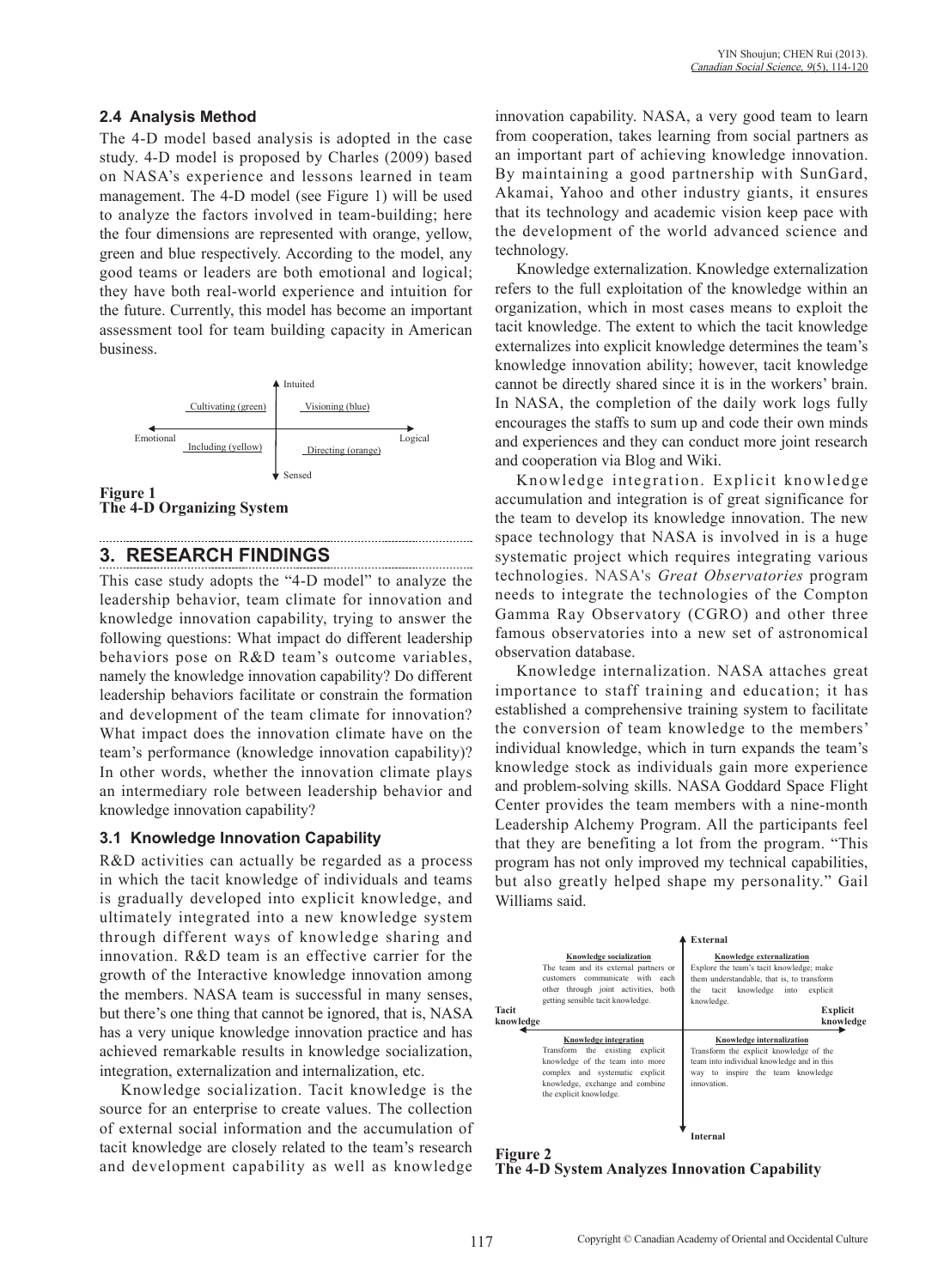According to the 4-D model, we found that the team knowledge innovations in this case consists of four different measurement dimensions (see Figure 2).

### **3.2 Leadership Behavior And Knowledge Innovation**

A team leader acts as a convex lens, gathering the efforts of members from different divisions to generate huge amount of energy. NASA's team leaders play a decisive role in the development of the entire team and the successful completion of its projects (Clement, Ritsher, Saylor, Kanas, 2006). International Space Station has specially designed a CPR questionnaire to investigate the characteristics of NASA's leaders. According to the 4-D model, leaders should pay attention to their competency in four dimensions, namely, directing, including, cultivating and visioning (see Figure 3).



### **Figure 3 The 4-D System Analyzes Leadership**

Knowledge innovation requires leaders to be learners, instructors, commanders and controllers. Of course, the more the leaders do to encourage sharing useful knowledge among team members, the better the knowledge flow generated from knowledge sharing when team members solve complex problems, in this way, the team's knowledge innovation capability is enhanced (Maccoby, 2008). Once NASA Compton Gamma Ray Observatory program (CGRO) got a problem with its automatic mapping system, if not fixed, the entire program was likely to be shelved. The person then in charge of CGRO required it to be fixed in 9 weeks. First, he ordered the members to speed up drawings to meet the display requirements of the radar. In order to motivate engineers and technical staff, the director of CGRO confided the current situation to every member of the team: the high failure risk, the team and each individual' honor might lose at any time and everyone was encouraged to do their utmost to solve the problem. Then the director and team members determined the specific repair plan: If the intended goals were achieved within each set time period—3 weeks, the team members and their families would be offered a sumptuous dinner at their favorite restaurants by NASA and the members could also spend the weekend with their families. "This is done to make team members feel the team's humane

care and get motivated." Finally, CGRO team successfully fixed the new automatic drawing system at the lowest cost; of course, the leader's contribution cannot be left unrecognized.

### **3.3 Leadership Behavior and Team Climate for Innovation**

A team should create an environment and climate conducive to innovation while encouraging knowledge innovation, in other words, in a successful knowledge innovation team, leaders must foster an environment in which members are eager to pursue knowledge and ensure a continuous application, dissemination and creation of knowledge. Excellent team climate is both emotional and logical; it has both real-world experience and intuition for the future. Based on the 4-D model, we outlined the different characteristics of a team climate for innovation (see Figure 4). At the different development stage of the project, the team climate for innovation shows different characteristics.

|                  |                                                                                                                                                                                                                                                                       | <b>Intuited</b>                                                                                                                                                                                                                                                              |         |  |
|------------------|-----------------------------------------------------------------------------------------------------------------------------------------------------------------------------------------------------------------------------------------------------------------------|------------------------------------------------------------------------------------------------------------------------------------------------------------------------------------------------------------------------------------------------------------------------------|---------|--|
| <b>Emotional</b> | Cultivating (green)<br>Emphasize the members' values;<br>advocate universal, social, spiritual<br>values: success is shown by the<br>values; team behavior should be in<br>line with the team's values                                                                | Visioning (blue)<br>Emphasize the individual needs;<br>advocate the values of freedom and<br>pursuing excellence; success is<br>shown through superior technology.                                                                                                           | Logical |  |
|                  | Including (yellow)<br>Emphasize interpersonal relationship<br>within<br>the<br>advocate<br>team:<br>civilized<br>cooperative,<br>and<br>harmonious values; relationship is of<br>potential values; success is achieved<br>through the joint efforts of all<br>members | Directing (orange)<br>Emphasize leaders' needs; advocate<br>values<br>of<br>controllability.<br>the the<br>discipline,<br>predictability<br>and<br>efficiency; success is achieved<br>through strategic implementation;<br>there should be a strict hierarchy in<br>the team |         |  |
|                  |                                                                                                                                                                                                                                                                       | Sensed                                                                                                                                                                                                                                                                       |         |  |

#### **Figure 4 The 4-D System Analyzes Team Climate**

The researchers of NASA are from around the world; therefore, the innovation climate conducive to communication is very important. Different leaders may advocate different innovation climate but almost all the leaders of NASA agree to keep effective communication, while 86% of them believe it important to equip members with the sense of freedom and an open mind. 57% of NASA leaders hold that common values should be actively fostered among members at the early days of a team, while 93% emphasize the importance of a harmonious interpersonal relationship and 86% believe that leaders should actively control the development of the team and emphasize discipline and hierarchy (Clement, Ritsher, Saylor, Kanas, 2006).

In the R&D team, the leaders must have the ability to promote and foster a team climate for innovation, to know the team members' ability and work requirements, to promote cooperation among the team members and to create a fair and free atmosphere. As the director and coordinator of the team work, the leader is essential to the team climate for innovation.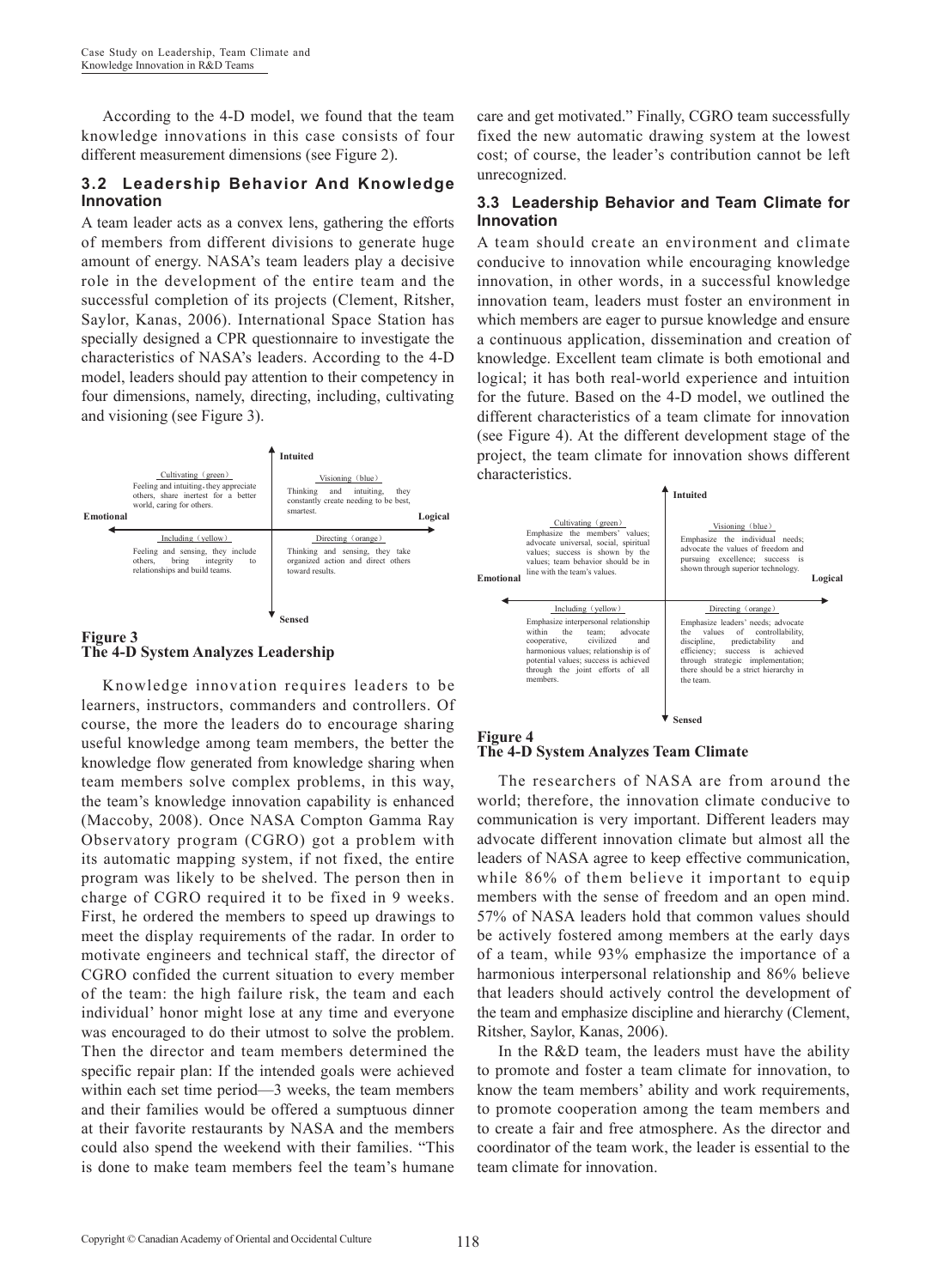### **3.4 The Intermediary Role of the Team Climate for Innovation**

Innovation activity is a process consisting of knowledge input and achievement production. Although the knowledge needed in this process can certainly be got externally, the internal knowledge sharing is still an important way. The internal knowledge sharing requires a good team climate whose formation is greatly influenced by leadership. Barrick et al (1998) believe that the more importance the leader attaches to team building, the greater the openness and mutual trust among team members and the better team climate will be. A good climate for innovation not only provides a "soft" environment for knowledge sharing among team members, but also creates the condition for team members' coordination and cooperation, which directly affects the R&D team's knowledge innovation performance. Therefore, both the leadership behavior and team climate are important factors in promoting knowledge sharing.

Previous studies have shown that when the environment of the team is considered, the direct impact of leadership behavior on team performance is often implicit; an explanation for this phenomenon is that the leader is likely to influence team performance through affecting the variables which are closely connected to team performance (Bain, Mann & Pirola, 2001). This study, based on the analysis of the case, supports this view. Therefore, we argue that the leadership's influence on the knowledge innovation capability of the R&D team is partly achieved through affecting the climate for innovation and propose the theoretical framework (see Figure 5). The theoretical framework can be applied to all research and development teams, but the nature and intensity of the relationship vary with research fields and teams.



**Figure 5** 

**A Model Depicting the Effects of R&D Team Leadership on Innovation**

## **DISCUSSION AND CONCLUSION**

Team has become a universal organizational form for knowledge-based organizations and how to improve team performance has become a widespread concern. Many factors contribute to the effective functioning of a knowledge-based team. However, previous studies have mostly focused on team members, task design and other factors, and few researches have paid attention to leadership. Meanwhile, despite the fact that R&D personnel are gradually walking out from their "closed doors" and towards interdependence, communication and cooperation in recently years, these teams are still of relatively low degree of autonomy, their need for and dependence on leaders is relatively high. Therefore, the leader plays a critical role in R&D teams and his/her leadership is closely connected with the team's success. For an R&D team, what the members do is to process and create knowledge; they pay more attention to the meaning and value of the work itself and have a higher level of need----self-realization in work. In the case study, we have tested different leadership behaviors, which is a variable with significant predictive power of R&D team and able to significantly improve the team's climate for innovation as well as knowledge innovation capability.

Besides, most previous researches on knowledge innovation models focus on the process. Though many scholars have proposed their own theories on this topic, these researches are basically concerned about individuals rather than the team as a whole, and they all believe that knowledge innovation is a dynamic development process from tacit knowledge to explicit knowledge. This study systematically verifies the four dimensions of the R&D teams' knowledge innovation capability, namely, the socialization, externalization, integration and internalization of knowledge.

In addition, previous studies have revealed the critical role played by leadership in the team innovation, but are not clear about the internal mechanism. This study, considering an R&D team, establishes a relational model with team climate for innovation as its intermediary variable, so as to avoid the "black box" dilemma. It has examined and interpreted the relationship between the theoretical framework and the main variables and validated the mechanism of how different leadership behaviors improve the knowledge innovation capability through the inter-medium of innovation climate. The conclusions of the study have proved that most findings of team theory, the team climate for innovation theory of the west and the knowledge innovation theory are applicable to R&D teams. The conclusions of the study have also enriched the theory of the "low authority--high innovation" knowledge-based teams to some extent; it is of great guiding significance for R&D team management practice.

Finally, the limitations of this study cannot be ignored too since there's only a single case. The research finding of this study is not easy to promote due to the lack of universality though it has a strong pertinence. What's worse, although the data are collected from various sources, due to the difficult accessibility to the firsthand information, only a longitudinal analysis has been conducted, which may affect the reliability of the study despite the fact that it meets the triangle verification requirements. To promote the research finding, further quantitative researches are needed.